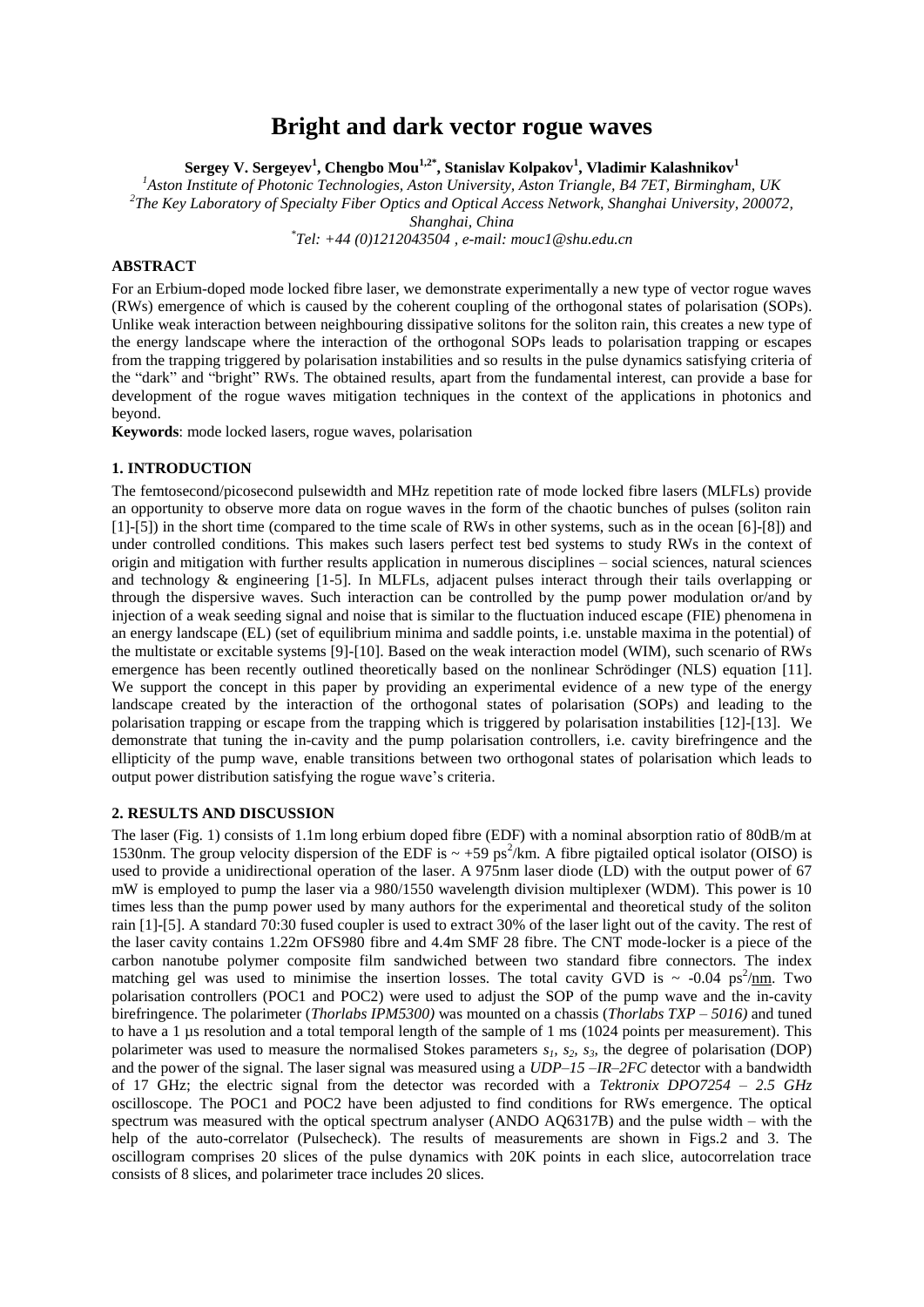As follows from Fig. 2 (a), multi-pulse dynamics is stable during each slice (16 roundtrips) and is changing from slice to slice. Detailed auto-correlation analysis (Fig. 2 (b)) and the shape of optical spectrum (Fig. 2 (c)) reveal soliton rain similar to the observed in literature [1-5]. The main difference is in low pump power of 67 mW used here vs 800 mW used by the other authors [1-5]. The pulse width is about 700 fs and the distance between the main pulse and satellites fluctuates between 1 to 7 ps. The presence of the pedestal in autocorrelation trace and the absence of the pronounced spectral fringes indicate the presence of loosely bound solitons moving in the range of 1ps - 10 ns delays with respect to the main pulse. Probability distribution histogram and RW criteria (more than eight standard deviations from the mean value, i.e.  $mean(I) + 8\sigma(I)$  where *I* is an output power signal) are shown in Fig. 2 (d). As follows from this figure, our case corresponds to the presence of the rogue waves.



*Figure 1 Experimental set-up.*



*Fig.2 a*) *Oscillogram* (2.5 *GHz resolution*)*:* 3 *different traces are shown in different colours, b*) *autocorrelation trace: different slices are shown in different colours, c*) *optical spectrum, d) probability distribution histogram: RW criteria (mean(I)*+8 $\sigma$ (*I)) is shown as the vertical line.* 

To get insight ino the mechanism of the RW emergence we used the polarimeter with 1 µs resolution and interval of 1 ms (aprox 30 – 30000 round trips range) to measure the normalized Stokes parameters  $s_1$ ,  $s_2$ ,  $s_3$ which are related to the output powers of two linearly cross-polarized SOPs  $I_x$  and  $I_y$ , and phase difference between them  $\Delta \phi$  as follows:

$$
S_0 \equiv I = I_x + I_y, S_1 = I_x - I_y, S_2 = 2\sqrt{I_x I_y} \cos \Delta\phi, S_3 = 2\sqrt{I_x I_y} \sin \Delta\phi, s_i = \frac{S_i}{\sqrt{S_1^2 + S_2^2 + S_3^2}}, (i = 1, 2, 3).
$$
 (1)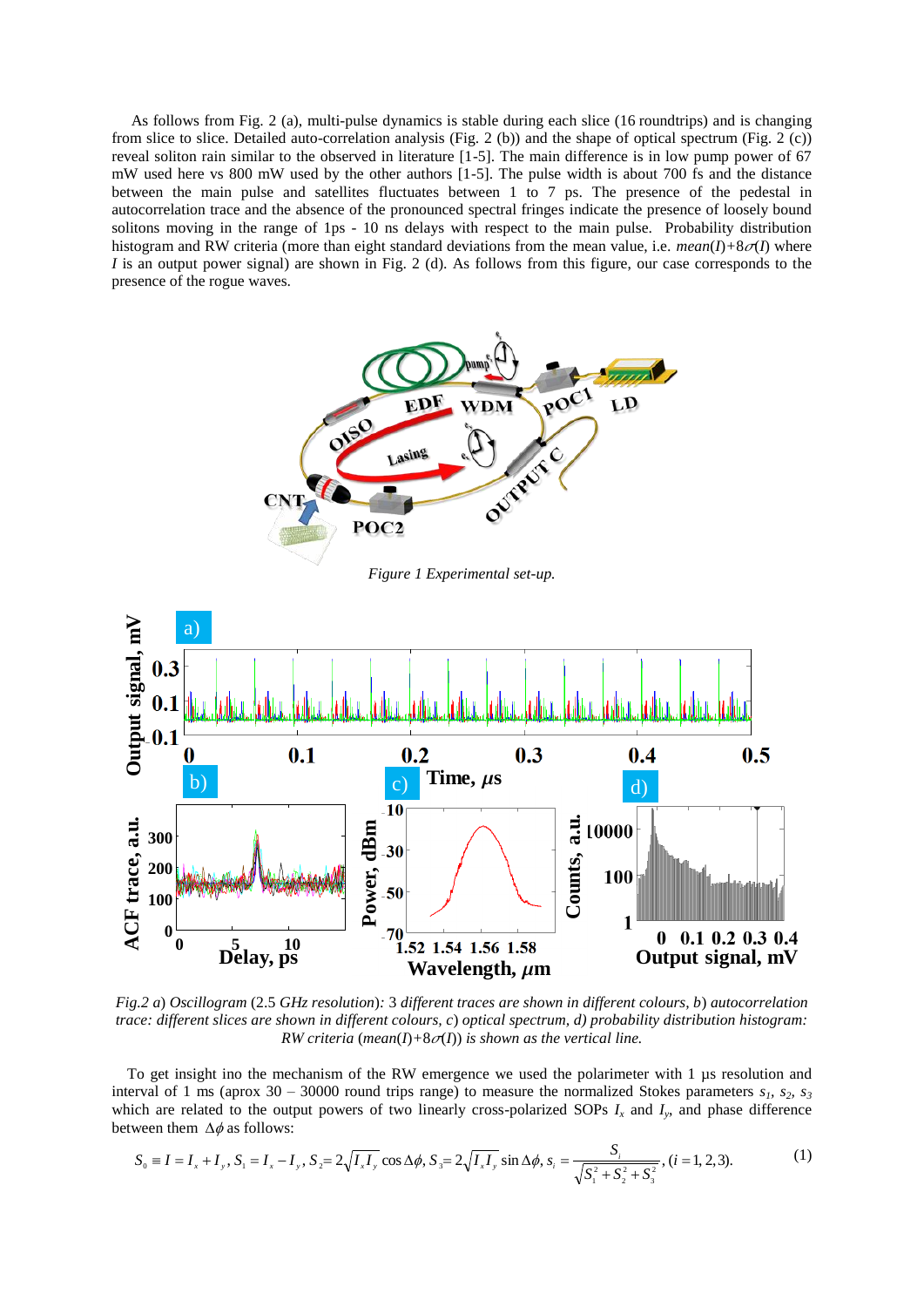Results are shown in Fig. 3 (a-c). As follows from Fig. 3 (a), the anomalous spikes in the output power corresponds to the phase difference jumps in  $\pi$ , i.e. transitions between orthogonally polarised SOPs as follows from Fig. 3 (b). The probability distribution histogram is shown in Fig. 3 (c) along with RW criteria (red and blue lines) indicate the presence of so-called "bright" (spikes in Fig.3 (a)) and "dark" (dips in Fig. 3 (a)) RWs (Fig3 (c)). As follows from Figs. 2 and 3, slow evolution of the soliton rain is accompanied by the random polarisation switching between orthogonal SOPs. As a result, averaging over the 30 roundtrips provide almost constant output power (Fig.3 (a)) for different structures of the soliton rain (Fig. 2 (a)) whereas it is likely that spikes and dips appear when the type of the structure changes (Fig. 3 (a)) as result of the abrupt switching. The mechanism of such vector rogue waves emergence can be caused by the chaotic phase drift considered by Ansmann and co-workers for the system of two coupled oscillators [14].



*Fig. 3 Polarization measurements* (1 *μs resolution, i.e. averaging over approximately* 33 *round trips*)*: a*) *The output power and the phase difference vs time, b*) *trajectories in normalised Poincaré sphere, and c*) *probability distribution of the output power* (*red and blue lines are the "dark" and "bright" RWs criteria*)*.*

Models of networks of coupled oscillators are widely used to study different synchronisation scenarios from the phase locking to the phase drift in the context of applications from biomedicine to the laser physics [15]. For the phase couple oscillators, evolution can be considered based on Kuramoto equations:

$$
\frac{d\varphi_i}{dt} = \Omega_i + \frac{K}{N} \sum_{i=1, i \neq j}^{N} G(\varphi_i - \varphi_j)
$$
\n(2)

Here  $\phi_i$  and  $\Omega_i$  are the phase and the frequency of the oscillator, *K* is the coupling strength and *G* is the coupling function [15]. In the simplest case of two coupled oscillators with  $G=sin(\phi_i, \phi_j)$ , Eq. (2) is called Adler equation [15]. For a comprehensive study of the synchronisation in lasers leading to complex dynamics along with conditions for RWs emergence, the amplitude dynamics along with dynamics of the population inversion have to be included into consideration that results in a new class of coupled system, i.e. coupled oscillators with the dynamic coupling strength [15]. With accounting for the SOP, orthogonally polarised SOPs can be treated as coupled oscillators as well [12, 13]. This provided a very good test bed for study synchronisation regimes of the orthogonal SOPs in a mode-locked fibre laser with a saturable absorber as a function of the laser parameters (power and ellipticity of the pump wave, and in-cavity birefringence) tunable by the pump laser current driver, polarisation controller for pump wave and in-cavity polarisation controller [5-8]. The result of the laser